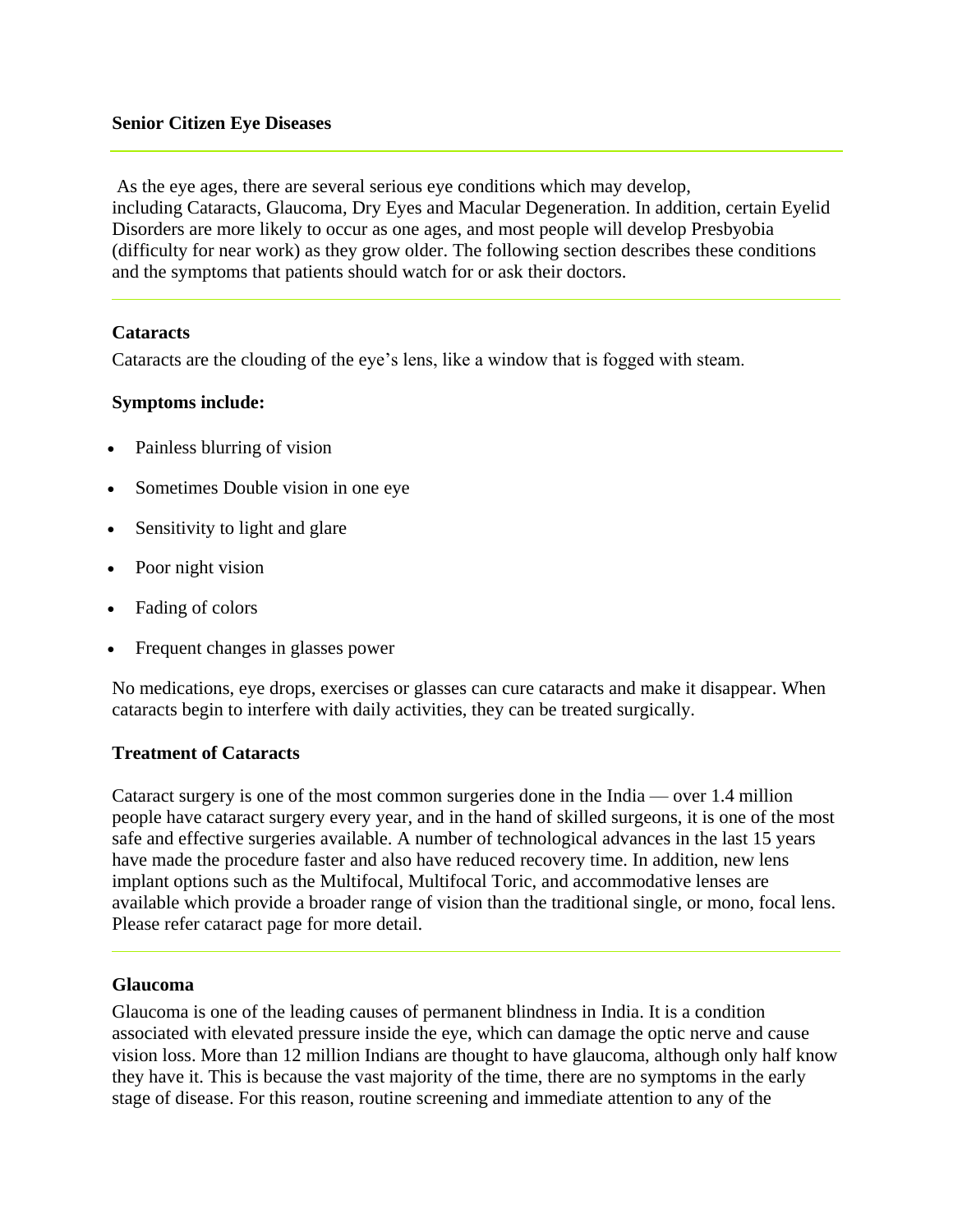following symptoms are imperative.

# **Possible Glaucoma symptoms include:**

- Blurred Vision,
- Halos around lights,
- Loss of peripheral vision, and
- Difficulty focusing on objects.

Although glaucoma cannot be cured, early detection and treatment can usually preserve vision. At Shreeji Eye Clinic & Palak's Glaucoma Care Centre, we utilize the latest technologies to analyze the optic nerve and internal structures of the eye in order identify the presence of glaucoma. Although there is no cure for glaucoma, medication or laser surgery can slow or prevent future vision loss. Please see our Glaucoma section for more detail on this condition.

## **Macular Degeneration**

Age-related macular degeneration is damage to the macula (a part of the retina in the eye) which results in central vision loss. Because peripheral vision remains good, the disease does not cause total blindness, however, it can make reading or close work difficult or impossible without the use of special low vision aids.

### **Macular Degeneration symptoms include:**

- Straight lines appearing wavy
- Difficulty seeing at a distance
- Decreased ability to distinguish colors,
- Dark or empty spots in center of vision.

Sometimes only one eye loses vision, so it may be some time before a patient notices visual problems. Ophthalmologists can detect macular degeneration in the early stages through routine examinations and with ancillary tests, such as an Amsler grid test, a color vision test, and sometimes a fluroscein angiogram (FA). This tests helps identify any blood vessel abnormalities or leakages that might be present. Early detection is important because people may not notice vision impairment, and early diagnosis and treatment are now possible with a variety of therapies.

# **Treatment of Macular Degeneration**

Studies to find effective treatments are ongoing, but, as always, early detection is the best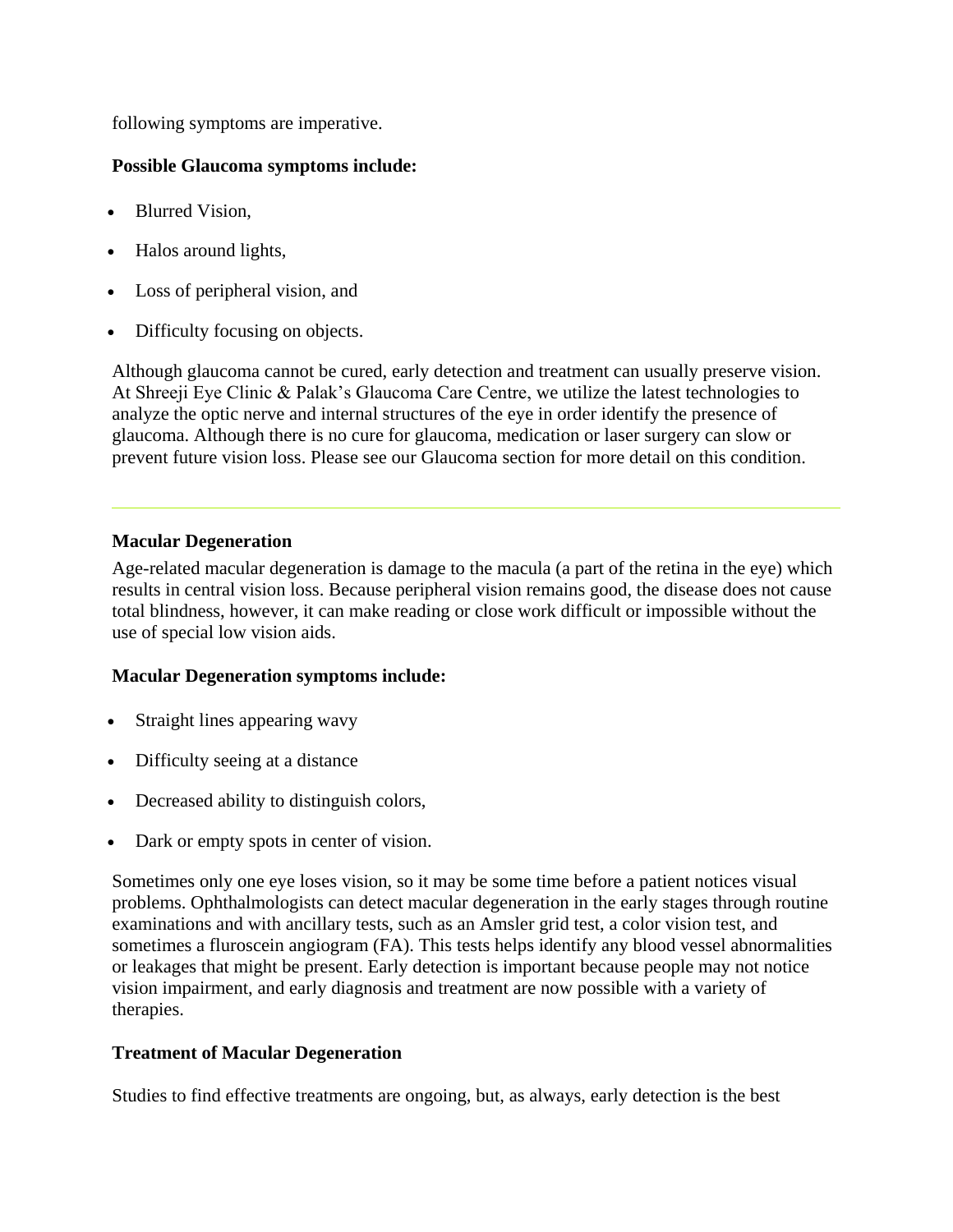defense against losing vision. Good lifestyle habits decrease the chance of developing this disease; in particular being a non-smoker decreases the chances significantly. For some patients whose condition is detected early enough, medical therapies can be used that decrease the likelihood of any leaking from abnormal blood vessels. These therapies can be combined with laser therapies as needed.

# **Dry Eyes**

Dry Eyes is a condition in which people do not produce enough tears to keep the eye comfortable. This condition is more common in 40 years above age group and in females.

## **Dry Eye symptoms include:**

- stinging or burning eyes;
- scratchiness, eye irritation from smoke or wind;
- difficulty wearing contact lens; and
- Excess tearing (caused when the eye becomes so irritated from dryness that tearing occurs).

Tear production normally decreases significantly as we age, and can also be associated with arthritis. A variety of treatment options exist for dry eyes and we can tailor each treatment plan to each individual patient's needs.

### **Treatment options include:**

Adding artificial tears: a mild case of dry eyes can usually be treated with over-the-counter artificial tears. Usually patients can use the lubricating drops as often as needed to provide relief, and we can recommend the drops that are best for each patient. Sometimes ointments are recommended for night use;

**Managing lid problems:** sometimes an eyelid condition, such as an anatomic abnormality or an incomplete blink can contribute to dry eyes, in which case eyelid surgery may be a good solution. In addition, if your eye lids are inflamed due to blepharitis, regular cleaning of the lash area may be required.

Conserving Tears: in order to keep your natural tears around longer, we may recommend partially or completely closing your tear ducts, which normally serve to drain tears away. Tear ducts can be plugged with tiny silicone plugs.

Cornea section covers a more detailed explanation of dry eyes.